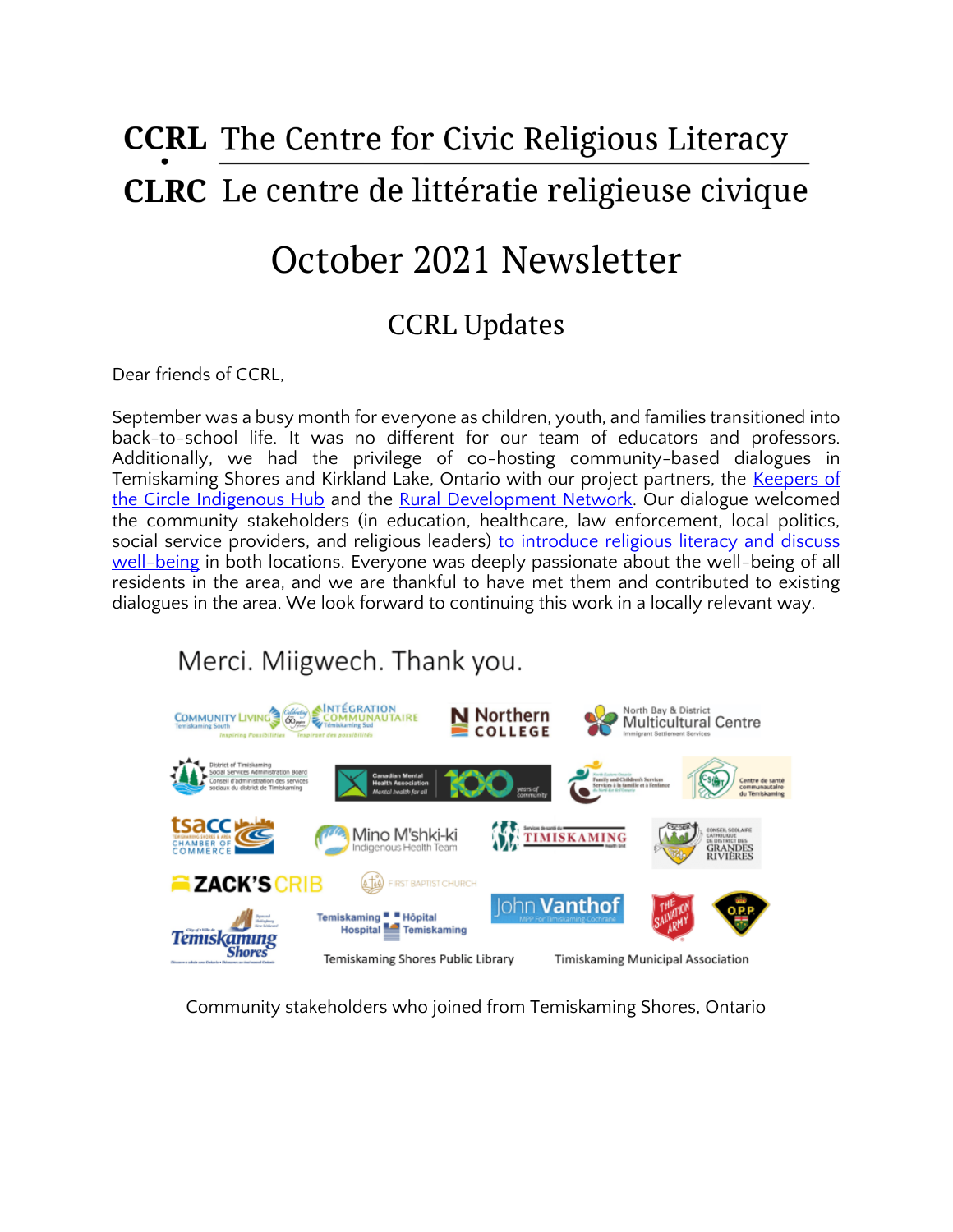### Merci. Miigwech. Thank you.



Community stakeholders who joined from Kirkland Lake, Ontario

This fall, we prepare and reflect on many things, including the fact that **October is Islamic** [Heritage month.](https://www.canada.ca/en/canadian-heritage/news/2021/09/statement-on-canadian-islamic-history-month.html) In relation to the headlines below, we remember the London, Ontario family who was killed and targeted for their race and religion, and learn about the legacy of [15-year-old Yumnah](https://www.theglobeandmail.com/canada/article-slain-teenager-yumnah-afzaals-school-mural-a-symbol-of-her-legacy-the/) who painted this school mural last year, encouraging peers to "Shoot for the moon. Even if you miss you'll be among the stars." For Yumnah and others, our team will continue to promote understanding and fight against hate.



The mural was painted in 2020 by Yumnah Afzaal, 15. Yumnah was killed along with three other family members, Salman Afzaal, 46, Madiha Salman, 44, and Talat Afzaal, 74, in a terrorist attack in London on June 6th. Her brother, Fayez Afzaal, 9, was the lone survivor.

Photo from [the article about Yumnah](https://www.theglobeandmail.com/canada/article-slain-teenager-yumnah-afzaals-school-mural-a-symbol-of-her-legacy-the/) below.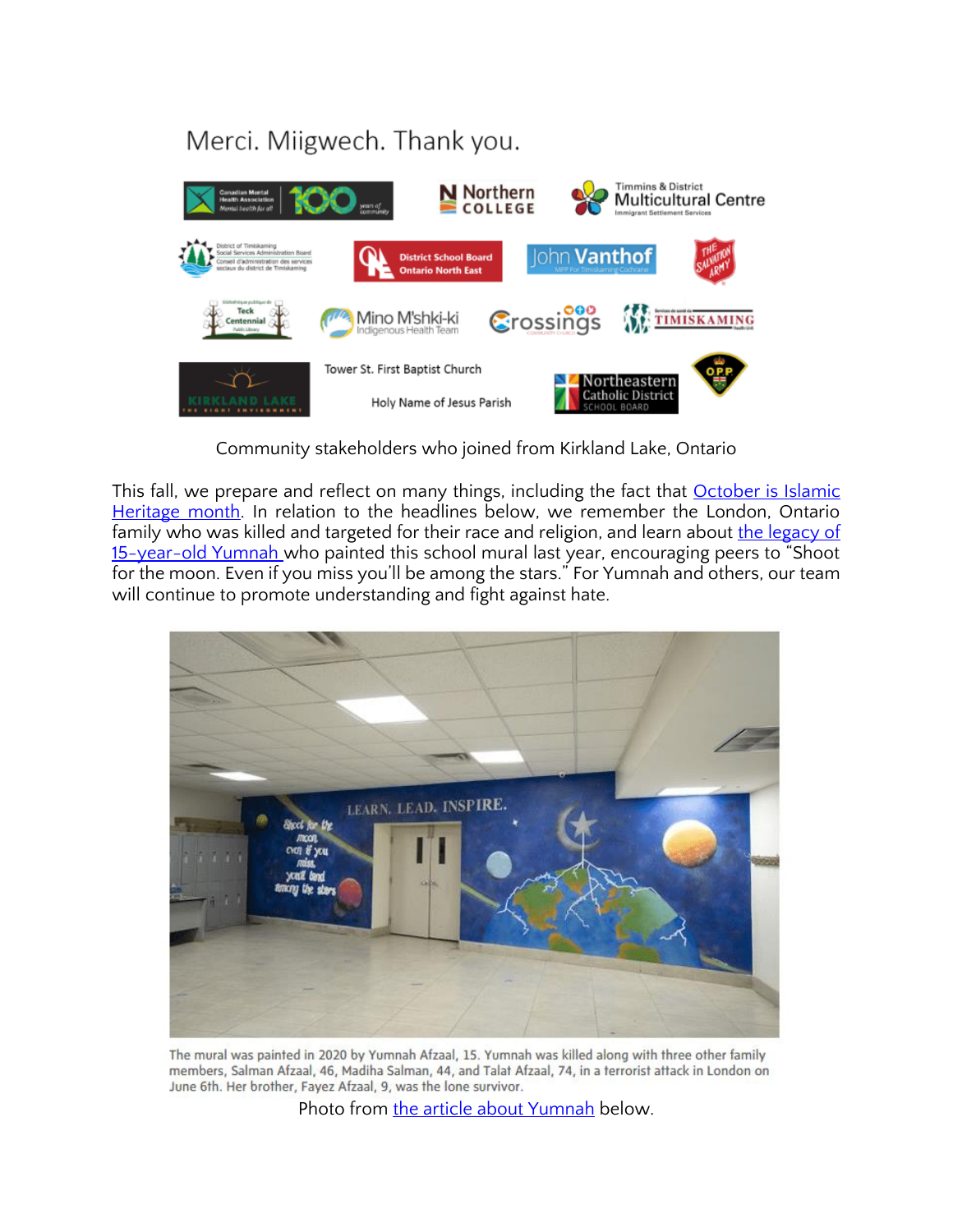If you would like to support, collaborate, or connect with us in any way, please reach out at any time. You are welcome.



Sincerely,

*[Alice](https://ccrl-clrc.ca/alice-chan/)*

CCRL Executive Director & Co-Founder

### The Pulse



(Upcoming newsletters will feature an image from a headline below. More info about the image above here: [Riding with Pride: How a Manitoba](https://newsinteractives.cbc.ca/longform/riding-with-pride) motorcycle club is changing [perceptions of the Sikh faith](https://newsinteractives.cbc.ca/longform/riding-with-pride) *CBC Interactive*)

#### *How does belief (religious or not) inform life and society in Canada today?*

Here are some headlines that show how religious, spiritual, and non-religious perspectives remain part of our daily lives and society. They show the struggles, virtues, and influence of Canadians in local and global communities. Some are one-on-one interactions while others are systemic, good and bad.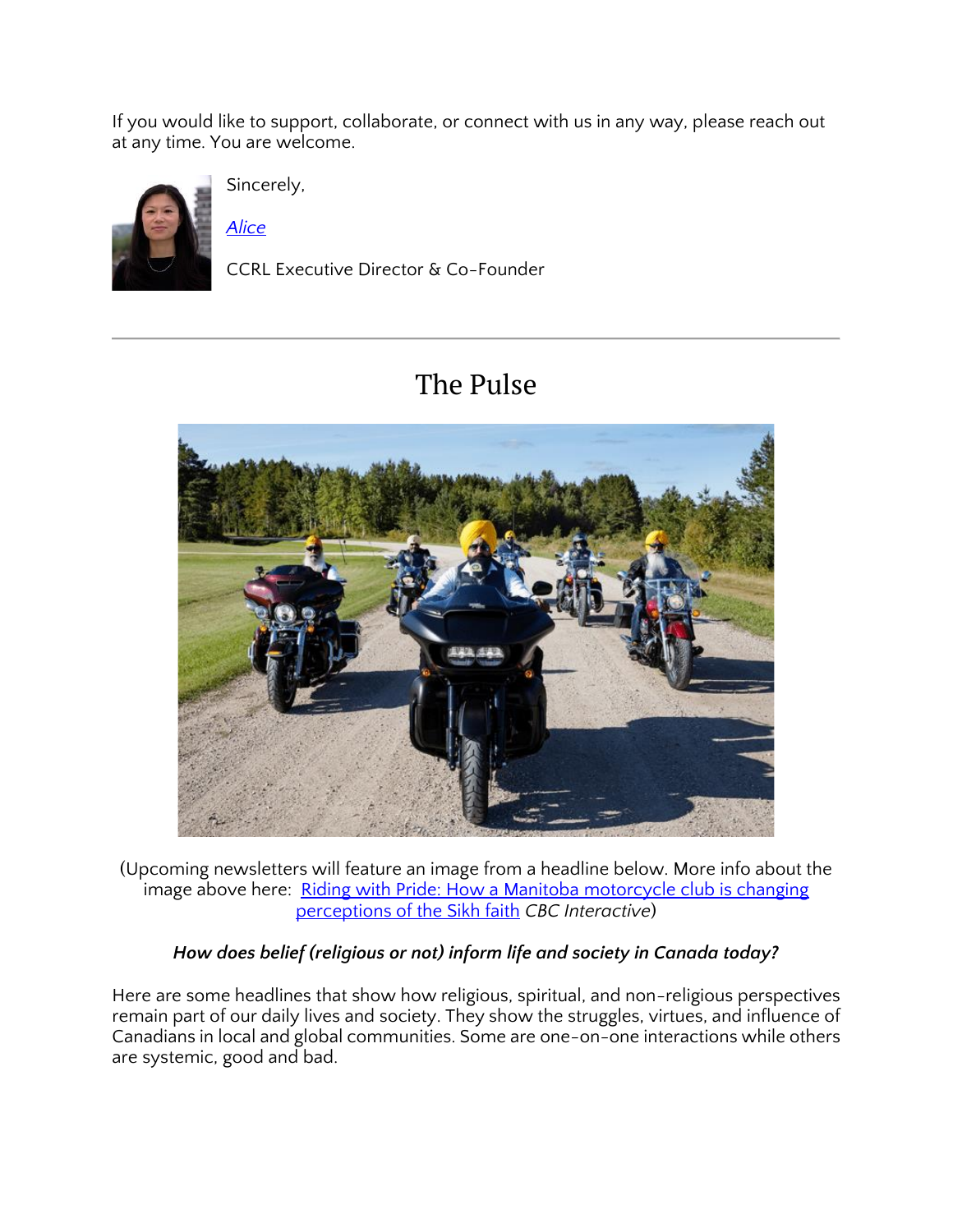*Follow our Twitter, Instagram, and LinkedIn accounts for headlines on a regular basis. Note, these headlines do not indicate endorsement but are shared for the purpose of awareness and understanding.* 

#### **Canada:**

- Indigenous delegation pursues residential school 'apology ... on our lands' from [Pope Francis](https://www.cbc.ca/news/canada/north/rome-delegation-apology-1.6211587) *CBC North*
- How a trip to a local halal food store can expand respect for cuisine and culture: [Andrew Coppolino](https://www.cbc.ca/news/canada/kitchener-waterloo/andrew-coppolino-halal-food-store-zerka-mya-kitchener-1.6212045) *CBC Kitchener-Waterloo*
- [Ottawa developing national plan to fight antisemitism](https://www.thesuburban.com/news/ottawa-developing-national-plan-to-fight-antisemitism/article_8977fbda-3e00-513e-b466-d04bcb4d943e.html) *The Suburban*
- Religious exemptions to COVID-19 vaccine mandate: Here's what we know, what [we don't](https://globalnews.ca/news/8251956/covid-19-religion-exemptions-canada/) *Global News*

#### **Territories:**

- 'Read that report': How to keep being an ally from the perspective of 2 Indigenous [N.W.T.'ers](https://www.cbc.ca/news/canada/north/gwichin-n-w-t-indigenous-allies-reconciliation-1.6197188) *CBC North*
- How Inuit tradition shapes life and work for the CEO of land-claim organization [Nunavut Tunngavik](https://www.theglobeandmail.com/business/commentary/article-how-inuit-tradition-shapes-life-and-work-for-the-ceo-of-land-claim/) *The Globe & Mail*
- [Reclaiming culture, space and identity through community art](https://cklbradio.com/2021/10/13/reclaiming-culture-space-and-identity-through-community-art/) *CKLB Radio*
- [Élections au Nunavut : que désirent les communautés minoritaires?](https://ici.radio-canada.ca/nouvelle/1832093/nunavut-election-minorites-culturelles-linguistiques-sexuelles) *Radio-Canada*

#### **British Columbia:**

- [City of Vernon transfers copyright to legendary Ogopogo to B.C. Indigenous nations](https://www.princegeorgecitizen.com/national-news/city-of-vernon-transfers-copyright-to-legendary-ogopogo-to-bc-indigenous-nations-4521018)  *Prince George Citizen*
- Creating Queens: Kelowna's Indigenous drag queens use their platforms to inspire *NorthThompson Star/Journal*
- Latest B.C. Liberal leadership candidate accused of being racist and transphobic *Vancouver Sun*
- [On B.C.'s Sunshine Coast, some of Canada's oldest living trees escape the chopping](https://thenarwhal.ca/bc-old-growth-forest-dakota-bowl/)  [block](https://thenarwhal.ca/bc-old-growth-forest-dakota-bowl/) *The Narwhal*

#### **Alberta:**

- [Alberta Ballet makes triumphant return with Swan Lake](https://calgaryherald.com/entertainment/local-arts/alberta-ballet-makes-triumphant-return-with-swan-lake) *Calgary Herald*
- [Edmonton mayoral hopefuls outline plans to tackle anti-Muslim racism](https://www.cbc.ca/news/canada/edmonton/edmonton-mayoral-hopefuls-outline-plans-to-tackle-anti-muslim-racism-1.6213018) *CBC Edmonton*
- 'I love to cook [my favourite part of the house is my pantry'](https://calgaryherald.com/life/homes/new-homes/i-love-to-cook-my-favourite-part-of-the-house-is-my-pantry) *Calgary Herald*
- It's really scary': Alberta phys[icians face more aggressive, misinformed patients](https://www.cbc.ca/news/canada/calgary/doctors-abuse-covid-exemptions-calgary-vaccine-1.6195142) *CBC Calgary*

#### **Prairies:**

• [Healing ceremony held in Winnipeg to honour Indigenous peoples](https://www.cbc.ca/news/canada/manitoba/indigenous-peoples-day-thanksgiving-winnipeg-1.6207454) *CBC Manitoba*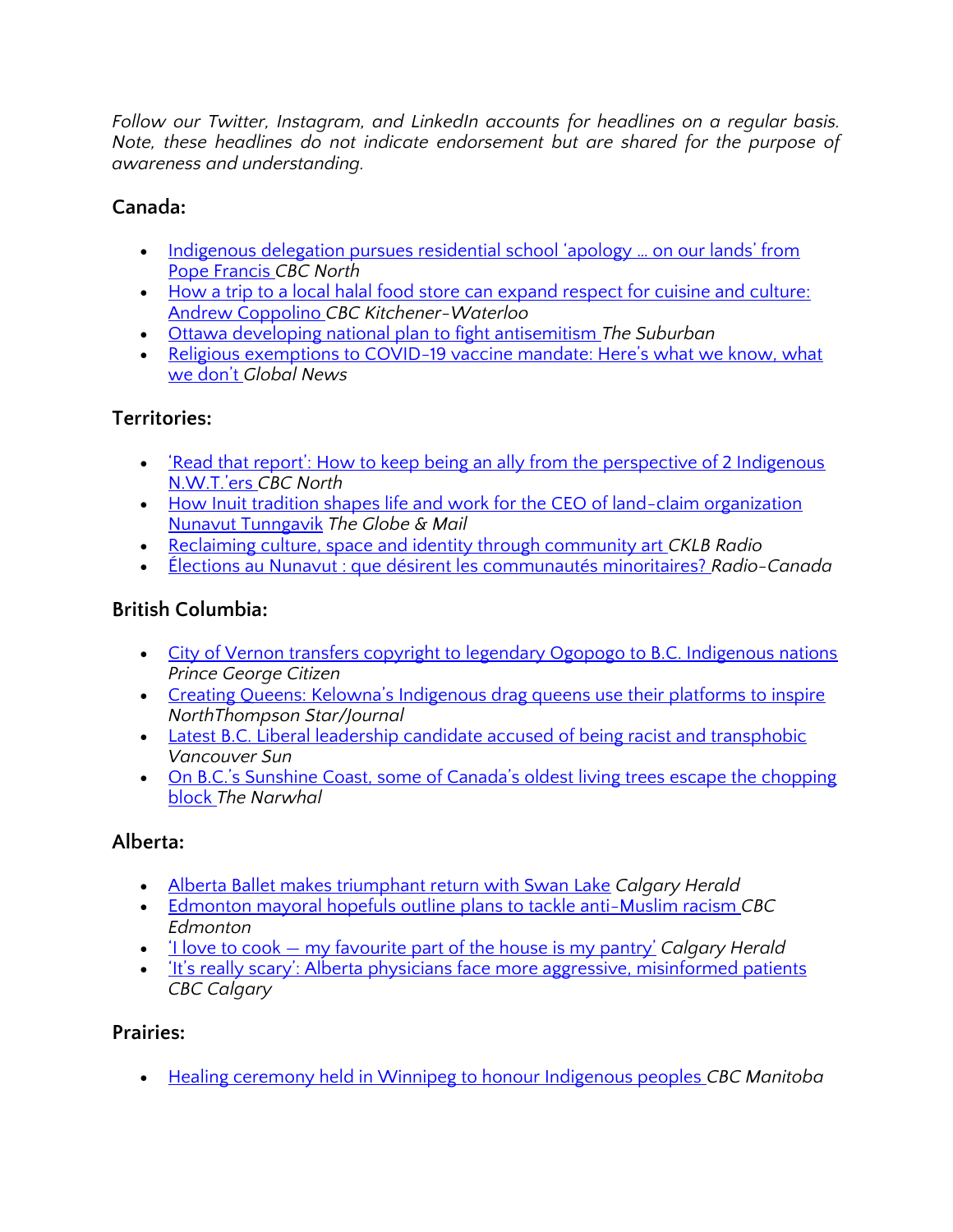- Manitoba First Nations leaders urge return to culture on 50th anniversary of [Wahbung: Our Tomorrows](https://www.cbc.ca/news/indigenous/wahbanang-manitoba-book-release-1.6205350) *CBC Indigenous*
- Riding with Pride: How a Manitoba motorcycle club is changing perceptions of the [Sikh faith](https://newsinteractives.cbc.ca/longform/riding-with-pride) *CBC News*
- Sask. Hindus celebrating Navratri within their homes due to rising COVID-19 case [numbers](https://www.cbc.ca/news/sask-hindus-celebrating-navratri-within-their-homes-due-to-pandemic-restrictions-1.6209622) *CBC*

#### **Ontario:**

- London's Hindus missing out on Navratri dancing for second year, due to pandemic [restrictions](https://www.cbc.ca/news/canada/london/london-s-hindus-missing-out-on-navratri-dancing-for-second-year-due-to-pandemic-restrictions-1.6205020) *CBC London*
- [WHY ORILLIA: Downtown shop puts the spotlight on spirituality](https://www.orilliamatters.com/local-news/why-orillia-downtown-shop-puts-the-spotlight-on-spirituality-4495141) *OrilliaMatters.com*
- [Slain teenager Yumnah Afzaal's school mural a symbol of her legacy –](https://www.theglobeandmail.com/canada/article-slain-teenager-yumnah-afzaals-school-mural-a-symbol-of-her-legacy-the/) the fight [against hate](https://www.theglobeandmail.com/canada/article-slain-teenager-yumnah-afzaals-school-mural-a-symbol-of-her-legacy-the/) *The Globe & Mail*
- [Unlocking the Indigenous toolkit for breaking free from colonialism](https://www.aptnnews.ca/investigates/unlocking-the-indigenous-toolkit-for-breaking-free-from-colonialism/) *APTN News*

#### **Quebec:**

- [5 Nunavik residents receive lieutenant-](https://nunatsiaq.com/stories/article/5-nunavik-residents-receive-lieutenant-governors-medal/)governor's medal *Nunatsiaq News*
- [Barraute réaménage son église pour la conserver plus longtemps](https://ici.radio-canada.ca/nouvelle/1832176/eglise-barraute-sauvegarde-patrimoine-religieux) *Radio-Canada*
- [Les contraintes de l'itinérance «cachée»](https://www.ledevoir.com/societe/640578/les-contraintes-de-l-itinerance-cachee) *Le Devoir*
- [Jewish groups decry use of yellow Star of David by anti-vaxxers](https://montrealgazette.com/news/jewish-groups-decry-use-of-yellow-star-of-david-by-anti-vaxxers) *Montreal Gazette*

#### **Atlantic Provinces:**

- [New labyrinth at Bowring Park takes visitors on an inner journey](https://www.cbc.ca/news/canada/newfoundland-labrador/bowring-park-labyrinth-1.6210850) *CBC Newfoundland and Labrador*
- Nova Scotia Sikh man's murder sparks fear among community over possible hate [crime](https://globalnews.ca/video/8257529/nova-scotia-sikh-mans-murder-sparks-fear-among-community-over-possible-hate-crime) *Global News*
- [Charlottetown mosque requiring proof of vaccination](https://www.cbc.ca/news/canada/prince-edward-island/pei-religion-prayer-covid-19-1.6210013) *CBC PEI*
- [Genetically modified P.E.I. salmon 'available for sale,' but maybe not in stores yet](https://lethbridgeherald.com/business/2021/10/13/genetically-modified-pei-salmon-available-for-sale-but-maybe-not-in-stores-yet/) *Lethbridge Herald*

#### **International:**

- [China pulls Qur'an, Bible apps in crackdown on Apple store](https://www.cbc.ca/news/science/china-qur-an-bible-audible-apple-store-crackdown-1.6213251) *CBC News*
- [Desmond Tutu turns 90 with outpouring of love from South Africa and the world](https://www.ecumenicalnews.com/article/desmond-tutu-turns-90-with-outpouring-of-love-from-south-africa-and-the-world/60927.htm) *Ecumenical News*
- [Emotional and spiritual care 'hugely lacking' during pandemic, finds nurse](https://www.nursingtimes.net/news/research-and-innovation/emotional-and-spiritual-care-hugely-lacking-during-pandemic-finds-nurse-led-study-11-10-2021/)-led study *Nursing Times*
- [Tribute band Purple Xperience honors Prince's legacy](https://www.ajc.com/life/radiotvtalk-blog/tribute-band-purple-xperience-honors-princes-legacy/XLJKPUKXERAIPMMTCDHTOH6O64/) *The AJC*
- [Young more likely to pray than over-55s](https://www.bbc.com/news/uk-58681075)  survey *BBC News*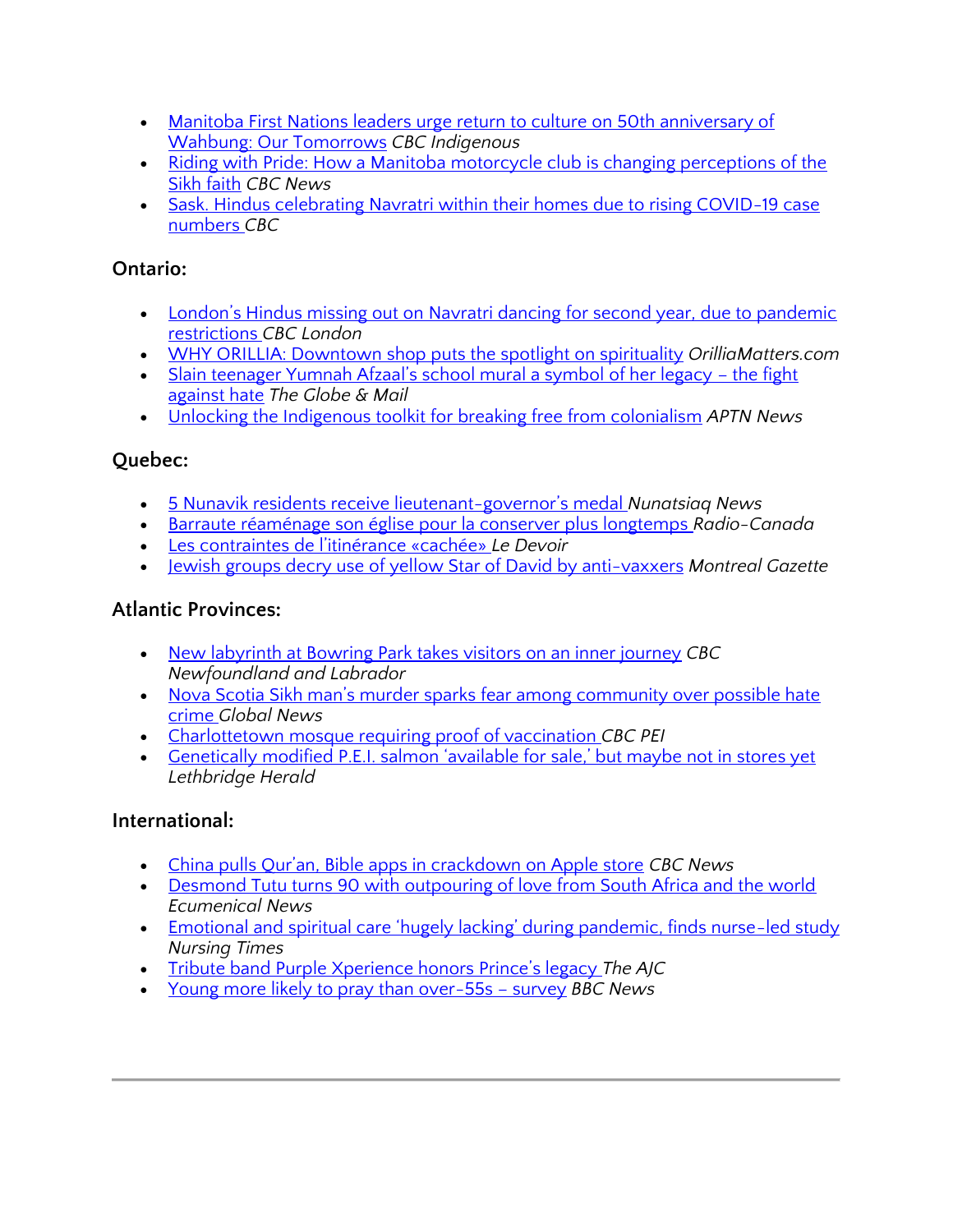

### **Religious Literacy Thought Corner**

Every issue, this section will focus on one specific aspect of society or identity. Using religious literacy skills and framework, our team will briefly prompt how to identify and perceive the influence of religion, spirituality, and non-religious belief in our lives and world.*This August, we have decided to take a break from the thought corner, but we will be back in October. We look forward to sharing some thoughts with you then!*



This issue highlights the past [thought corner pieces](https://ccrl-clrc.ca/religious-literacy-resources/thought-corner/) and invites you to revisit them. They are as relevant as ever.

- [The 'Islamization' of](https://ccrl-clrc.ca/islamization-of-identity/) Identity [\(Dr. Hicham Tiflati,](https://ccrl-clrc.ca/hicham-tiflati/) June 2021)
- [What is "religion"? What's in a definition?](https://ccrl-clrc.ca/defining-religion/) [\(Dr. Margie Patrick,](https://ccrl-clrc.ca/margie-patrick/) April 2021)
- [To Be Seen as Fully Human: Religious Literacy in the Context of Anti Racism](https://ccrl-clrc.ca/religious-literacy-and-anti-racism/) [\(Hiren](https://ccrl-clrc.ca/about-ccrl/team/)  [Mistry,](https://ccrl-clrc.ca/about-ccrl/team/) February 2021)
- [Teaching about Religion](https://ccrl-clrc.ca/teaching-about-religion/) [\(Dr. Sivane Hirsch,](https://ccrl-clrc.ca/sivanehirsch/) December 2020)
- [The Intersection of Belief and Climate Change](https://ccrl-clrc.ca/belief-and-climate-change/) [\(Dr. W. Y. Alice Chan,](https://ccrl-clrc.ca/alice-chan/) October 2020)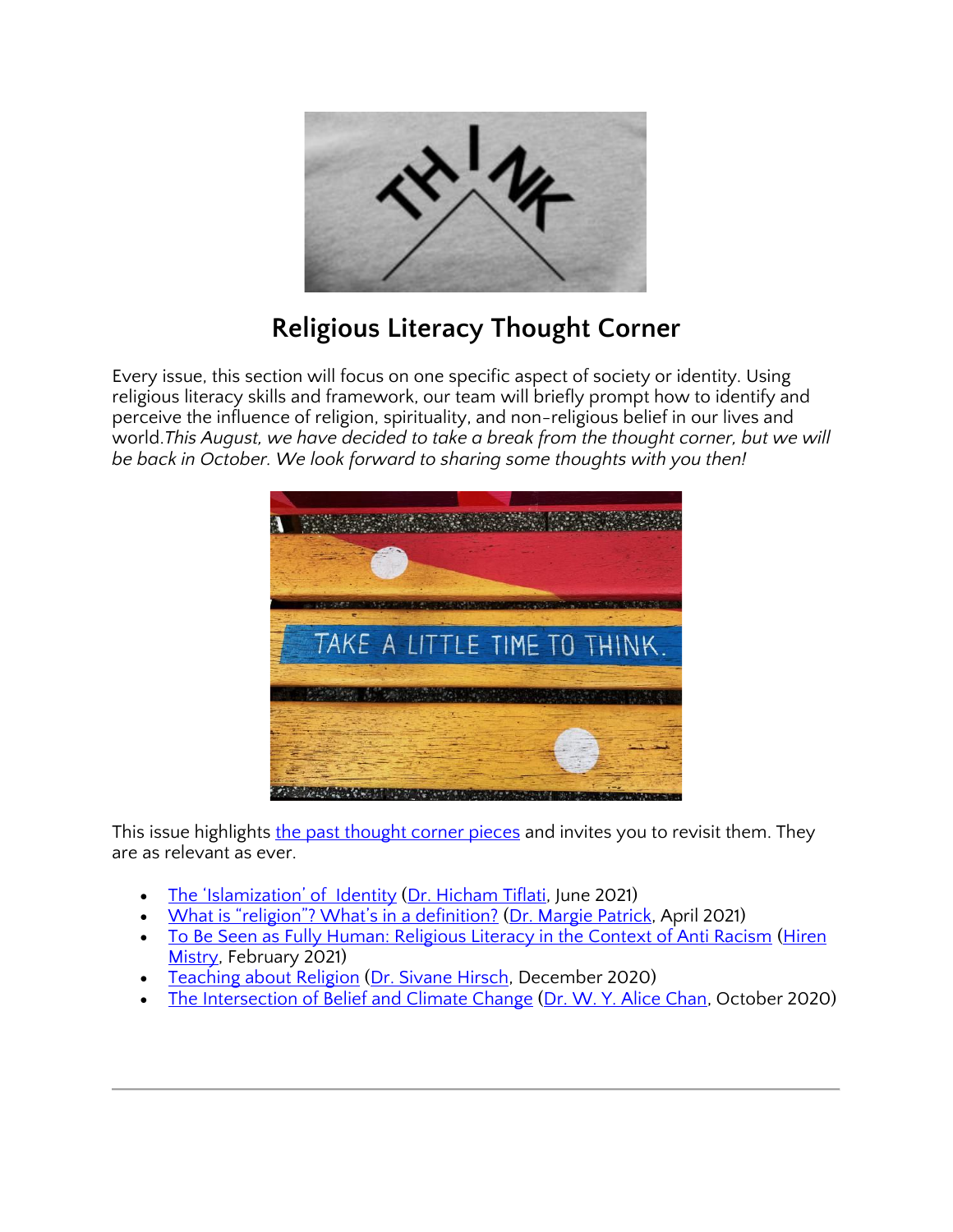### Cultural/Holy days (October & November 2021)

This list of dates is generally commemorated or observed by many individuals within a community. Some individuals from each community may not adhere to the cultural/holy days themselves. It is not a comprehensive list of cultural/holy days worldwide but a list of those commonly recognized across parts of Canada. Our team wishes you a rejuvenating time of contemplation and community support this October and November.



Western University student Dev Parekh takes part in a 2019 Garba event in Mustang Lounge. (Submitted by the Hindu Students' Association at the University of Western Ontario)

A photo from the CBC article ["London's Hindus missing out on Navratri dancing for second](https://www.cbc.ca/news/canada/london/london-s-hindus-missing-out-on-navratri-dancing-for-second-year-due-to-pandemic-restrictions-1.6205020)  [year, due to pandemic restrictions"](https://www.cbc.ca/news/canada/london/london-s-hindus-missing-out-on-navratri-dancing-for-second-year-due-to-pandemic-restrictions-1.6205020) above

#### **October 2021**

- Oct 4 Feast of St. Francis Assisi (various Christians)
- Oct 7 [Navaratri,](https://www.britannica.com/topic/Navratri) ends Oct 15 (Hindus)
- Oct 15 [Vijayadashami/Dussehra/Dashain](https://www.britannica.com/topic/Dussehra) (Hindus)
- Oct 19 [Mawlid al-Nabi](http://www.oxfordislamicstudies.com/article/opr/t125/e1483) (various Muslims, particularly Sunni)
- Oct 20 [Birth of Guru Granth](https://www.sikhs.org/granth1.htm) (Sikhs)